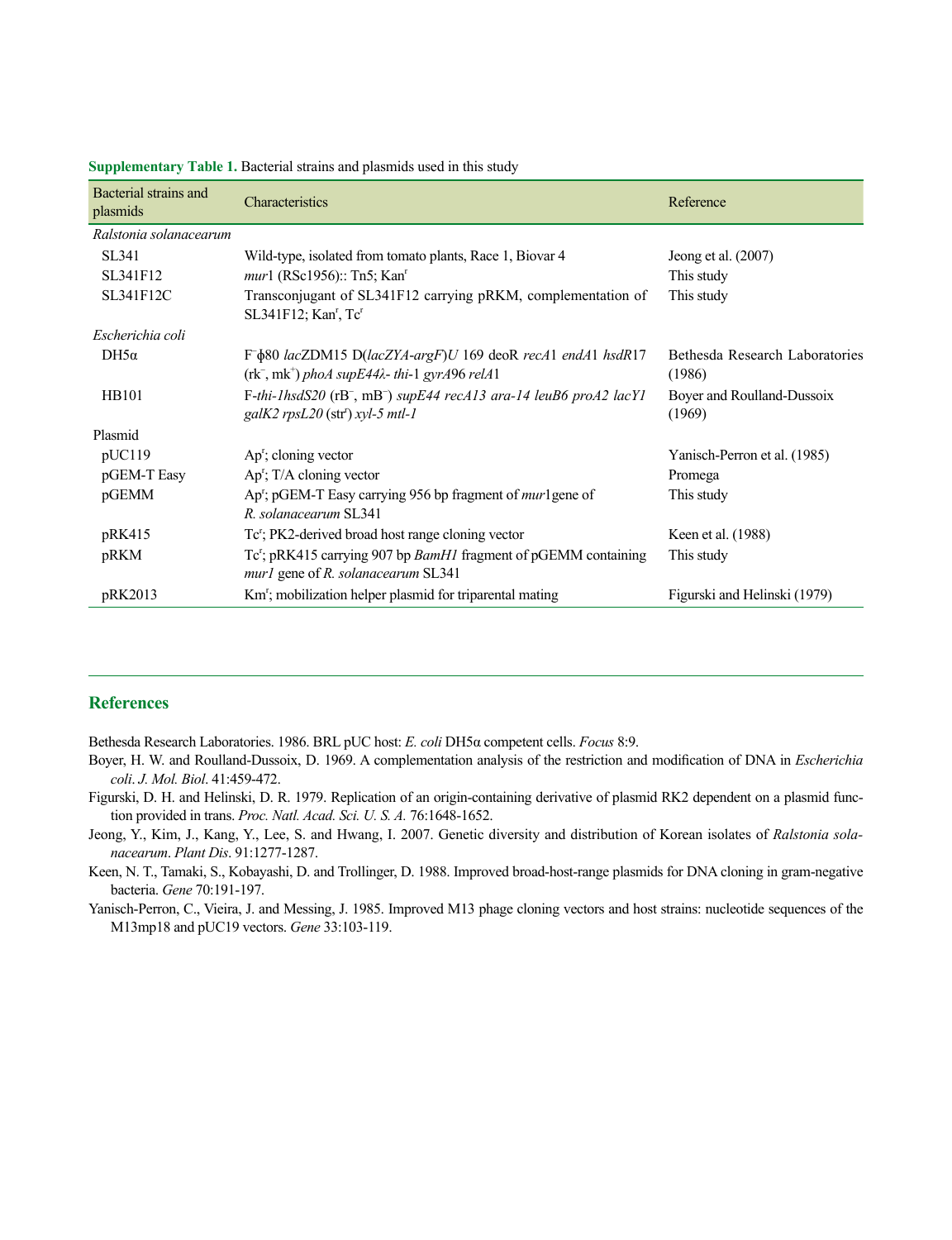| Gene                              | Primer $(5'$ -3')                   | Annealing<br>Temperature $(^{\circ}C)$ | Product<br>$size$ (bp) |
|-----------------------------------|-------------------------------------|----------------------------------------|------------------------|
| PCR primer for<br>complementation |                                     |                                        |                        |
| murI                              | F: ATTATAGGATCCATCGGCAAGATCCCGGTCG  | 60                                     | 907                    |
|                                   | F: ATTATAGGATCCATCGGCAAGATCCCGGTCG  |                                        |                        |
|                                   | R: ATAACGGGATCCGGCCCGTTTTTATTGCGGAT |                                        |                        |
| Primer for RT-qPCR                |                                     |                                        |                        |
| murI                              | F: CGTGCTGGCGACGGAAA                | 60                                     | 281                    |
|                                   | R: TGTCGATCAGCGTGAGGC               |                                        |                        |
| flgC                              | <b>F: ATGAAGCGCATGCACCA</b>         | 6                                      | 104                    |
|                                   | R: GCGGAAATCATGTTGACCATC            |                                        |                        |
| flg $E$                           | <b>F: ACAAGAACGGCTACATCATCTC</b>    | 6                                      | 96                     |
|                                   | R: GGATCTGCAGGTTGGTCAG              |                                        |                        |
| fliM                              | F: CCCACGCTGGAAATCATCA              | 6                                      | 117                    |
|                                   | R: GCTGTACTTCTGGACCTTCAC            |                                        |                        |
| V3 region of 16S rRNA             | F: ACTCCTACGGRAGGCAGCAG             | 60                                     | 190                    |
|                                   | R: ATTACCGCGGCTGCTGG                |                                        |                        |

## **Supplementary Table 2.** List of primers used in PCR reaction



Supplementary Fig. 1. Cultural phenotype of SL341, SL341F12, and SL341F12C incubated for 48 h at 30°C in MG broth supplemented with tyrosine (50 μg/ml).